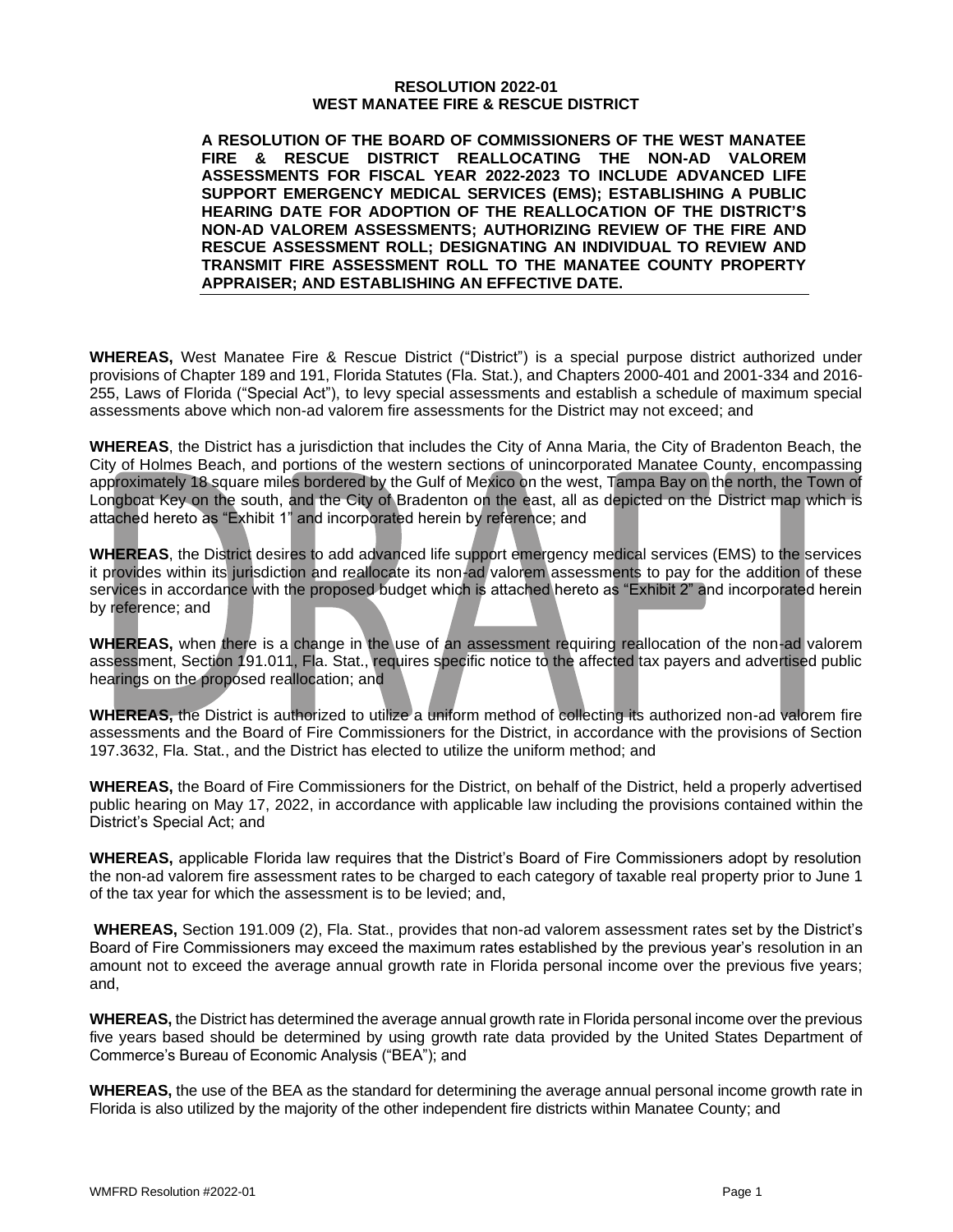**WHEREAS,** at the May 17, 2021 public hearing, District Staff presented evidence and testimony to the Board of Fire Commissioners that the BEA data indicated that the average annual growth rate in Florida personal income over the previous five (5) years is 6.78%; and

**WHEREAS,** at that same public hearing, after considering evidence relating to economic conditions and impacts on property owners within the District, the District's Fire Commission elected to lower the personal income growth percentage to an amount less than the BEA average to an amount equating to 0%; and

**WHEREAS**, at that same public hearing, District Staff applied the above personal income growth rate to the previous year's special assessment rates to develop the proposed Fiscal Year 2022-2023 assessment rate schedule, attached as "Exhibit 3" to this Resolution; and

**WHEREAS,** based upon the presentation of District Staff and the authority provided for in applicable Florida law, the Board of Fire Commissioners hereby adopts the BEA standard for personal income growth rate increase and its application to the previous year's assessment rates to determine the applicable assessment rates for Fiscal Year 2022-2023; and

**WHEREAS,** while the District generally relies on the codes assigned by the county property appraiser for apportionment of the fire assessment each year, the usage code assigned to a given parcel may not accurately reflect the actual and current use of the parcel due to various factors which may include but are not limited to: changes in property use not yet reflected in the property appraiser's parcel database, development of new codes or refinement of the coding system at the state level not yet present at the local level or vice versa, changes to use codes referenced in Chapter 2016-255, Laws of Florida (and Resolution 2015-03) resulting in prior use codes becoming obsolete or superseded by FDOR or the county property appraiser, parcel splits or combinations, administrative oversight, or clerical errors in assignment of the codes; and any such factors may potentially result in parcels being assessed disproportionately relative to the special benefit conveyed by the District's fire services and facilities; and

**WHEREAS,** the District's fire assessment policy has been and remains that individual parcels shall be assessed annually according to actual use of the property; and

**WHEREAS**, the District plans to reallocate its current non-ad valorem assessment to include the provision of advanced life support emergency medical services (EMS) to the service area within its jurisdiction.

**NOW, THEREFORE, BE IT RESOLVED** by the Board of Fire Commissioners of West Manatee Fire & Rescue District that the following rates for non-ad valorem fire assessment charges within West Manatee Fire & Rescue District for the 2022 - 2023 tax year be as follows:

**SECTION 1: RECITALS.** The Board of Fire Commissioners of the West Manatee Fire & Rescue District hereby find that the recitals set forth above are true and correct and are hereby adopted fully by reference, and that the contents of this Resolution and its Exhibits are in accordance with the statutory requirements of Section 191.011, Fla. Stat. and applicable Florida Law.

**SECTION 2: ASSESSMENT RATE SCHEDULE:** The 2022-2023 Non-Ad Valorem Fire Assessment Rate Schedule and Reallocation Proposal attached as "Exhibit 3" to this Resolution is hereby approved and adopted fully by reference, subject to the public hearing scheduled for **July 19, 2022, at 6:00 P.M. at the District's Administration Building, 701 63rd St. W., Bradenton, FL 34209.**

**SECTION 3. ADMINISTRATION.** The Board of Fire Commissioners hereby authorizes the Fire Chief, or his designee, to review the non-ad valorem fire assessment roll prepared for Fiscal Year 2022-2023 and beyond and note any corrections and or adjustments to such assessment roll against each parcel of real property within the District. Such corrections or adjustments may include those necessary to ensure that the assessment imposed against each parcel reflects the actual usage of the parcel, which adjustments shall be made using best available data prior to adoption of the resolution approving the assessment roll each fiscal year (such as property appraiser information, aerial images, site inspection or data deemed reliable by District staff or consultants.) The authorization granted hereunder includes the authority to transmit the assessment roll, including corrections and adjustments, to the Manatee County Property Appraiser for the purpose of placing the assessment on the annual property tax bill.

**SECTION 4. EFFECTIVE DATE.** This Resolution shall become effective immediately upon adoption by the Board of Fire Commissioners.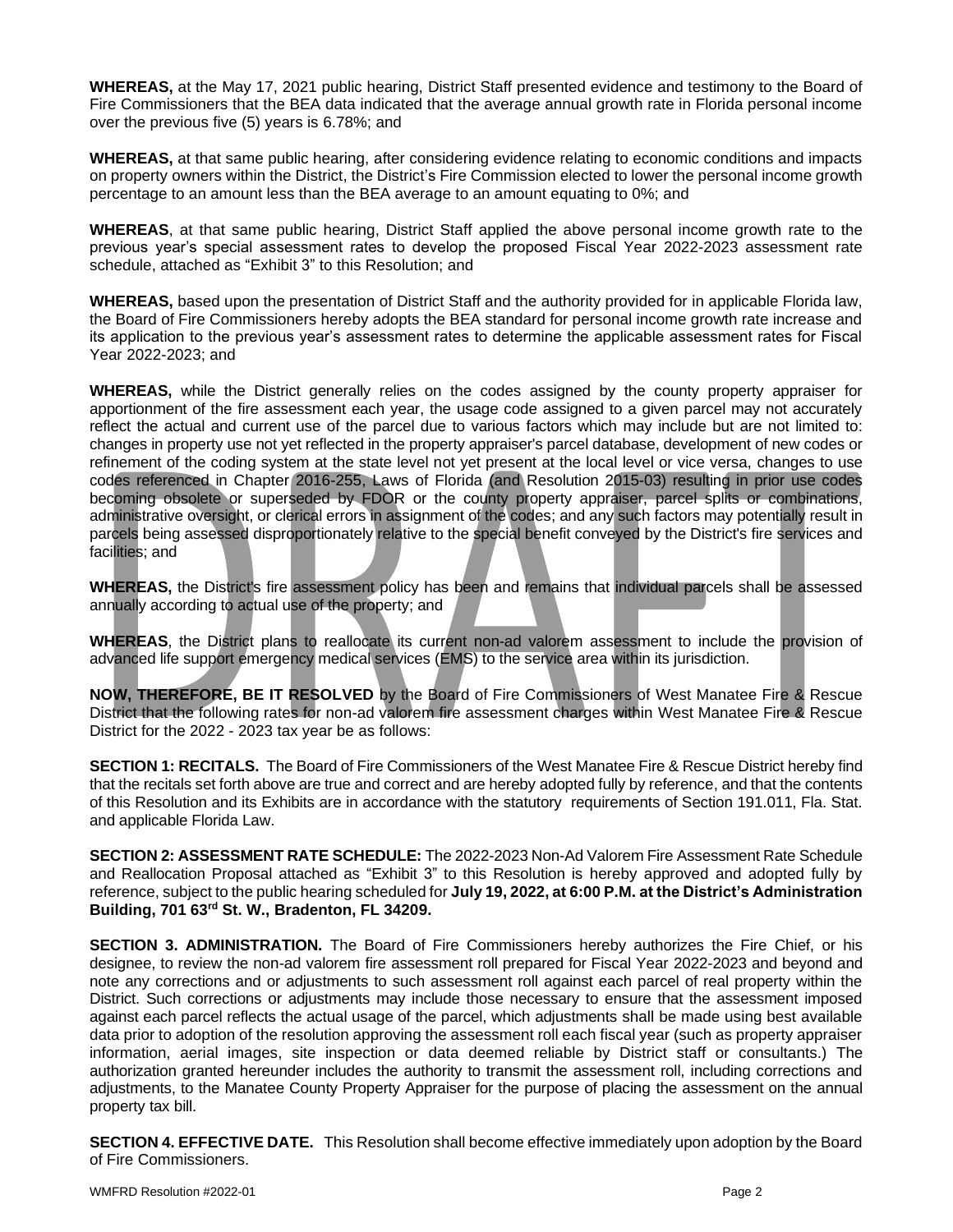ADOPTED by the West Manatee Fire & Rescue District Board of Commissioners, meeting in regular session this 17th day of May 2022.

| Commissioner | Commissioner |  |
|--------------|--------------|--|
| Commissioner | Commissioner |  |
|              | , Secretary  |  |
| (Seal)       |              |  |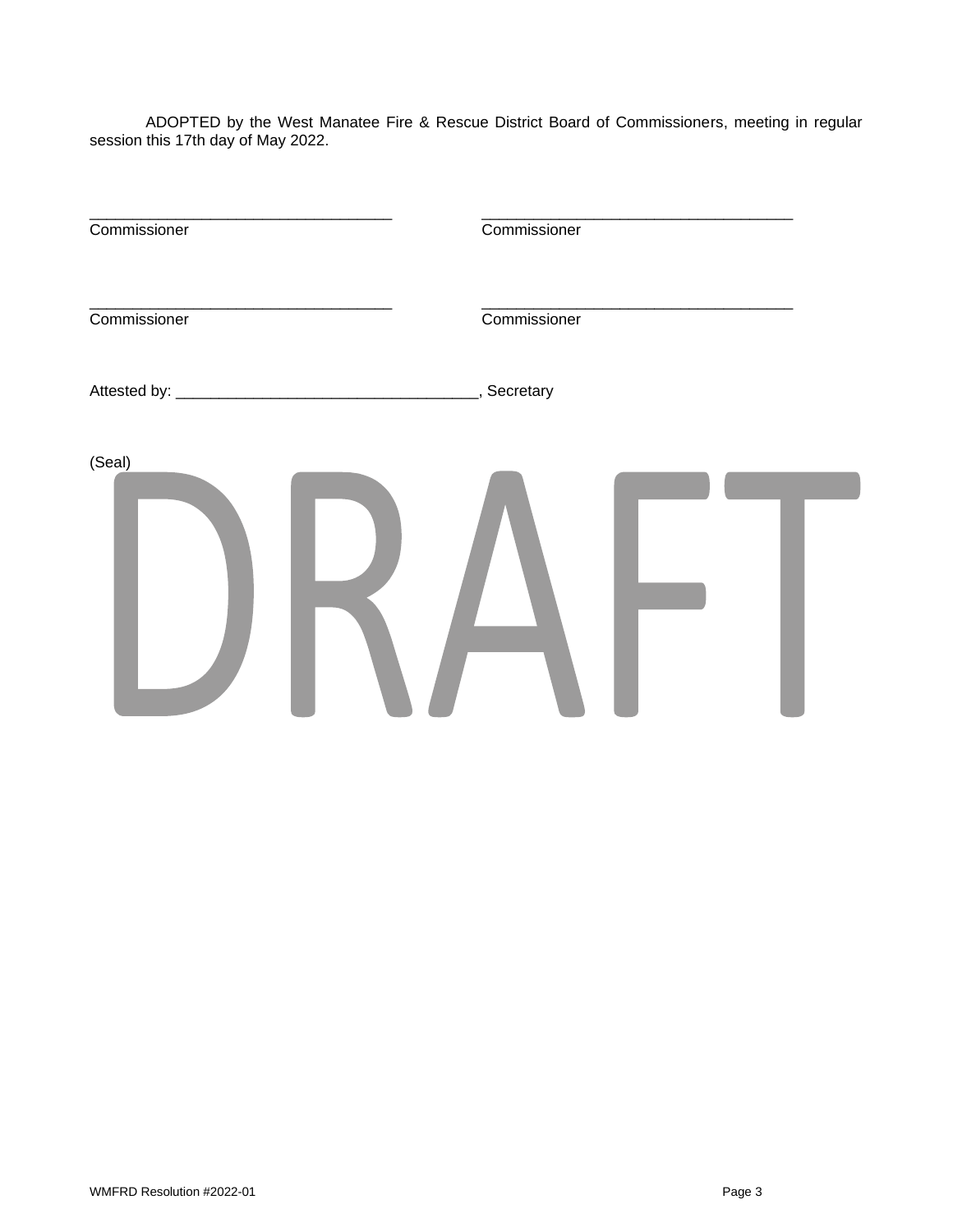# **EXHIBIT 1 West Manatee Fire & Rescue District District Map**

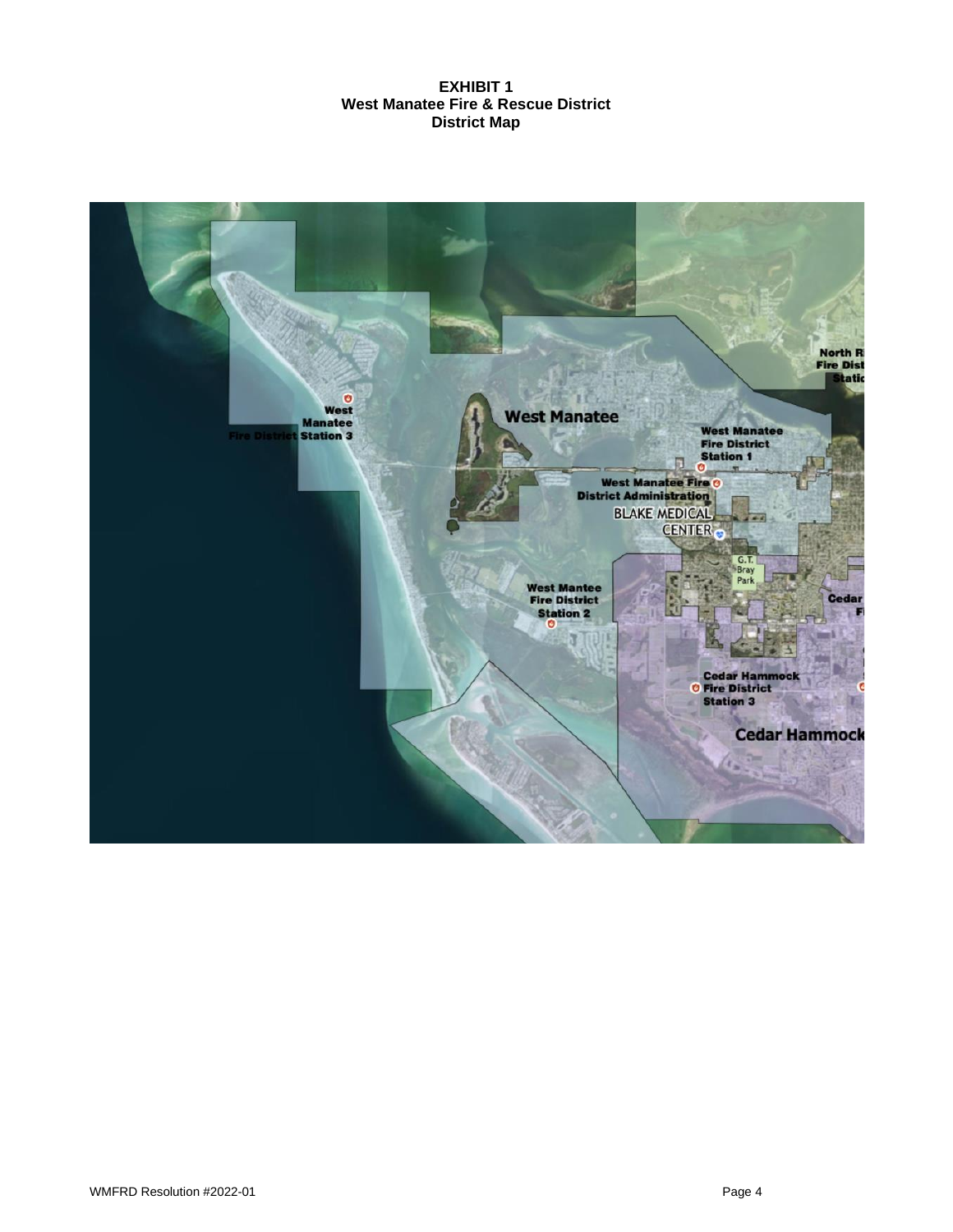### **EXHIBIT 2 West Manatee Fire & Rescue District Proposed 2022-2023 Budget**

|                                                   |          | General<br><b>Fund</b> |     | Impact<br>Fund |          | <b>Total</b><br><b>Budget</b> |
|---------------------------------------------------|----------|------------------------|-----|----------------|----------|-------------------------------|
| <b>CARRYOVER FROM PREVIOUS YEAR</b>               | \$       | 4,918,052 \$           |     | 20,771         | \$       | 4,938,823                     |
| <b>ESTIMATED REVENUES</b>                         |          |                        |     |                |          |                               |
| <b>Tax Assessments</b>                            | \$       | 8,196,469              |     |                | \$       | 8,196,469                     |
| Grants                                            | \$       | 5,000                  |     |                | \$       | 5,000                         |
| <b>EMS Lease Agreements</b>                       | \$       | 36,000                 |     |                | \$       | 36,000                        |
| Cell Tower Lease Agreement                        | \$       | 53,827                 |     |                | \$       | 53,827                        |
| Tax Excess Fee's                                  | \$       | 42,000                 |     |                | \$       | 42,000                        |
| Interest                                          | \$       | 15,000                 | \$  | 500            | \$       | 15,500                        |
| <b>Impact Fees</b>                                |          |                        | \$  | 30,000         | \$       | 30,000                        |
| Other Income                                      | \$       | 142,740                |     |                | \$       | 142,740                       |
| <b>TOTAL ESTIMATED REVENUES</b>                   | \$       | 8,491,036              | \$  | 30,500         |          | \$8,521,536                   |
| TOTAL ESTIMATED REVENUES AND CARRYOVER            |          | $$13,409,088$ \$       |     | 51,271         |          | \$13,460,359                  |
| Use of Unassigned Reserves                        | \$       | 137,500                |     |                | \$       | 137,500                       |
| TOTAL ESTIMATED REVENUES AND USE OF RESERVE FUNDS | \$       | 8,628,536 \$           |     | 30,500         | \$       | 8,659,036                     |
| <b>APPROPRIATED EXPENDITURES</b>                  |          |                        |     |                |          |                               |
| <b>Personnel Expenses</b><br><b>Debt Service</b>  | \$<br>\$ | 7,295,392              |     |                | \$<br>\$ | 7,295,392                     |
| <b>Capital Outlay</b>                             | \$       | 137,500 \$             |     |                | \$       | 137,500                       |
| <b>Operating Expenses</b>                         | \$       | 1,195,644              |     |                | \$       | 1,195,644                     |
| TOTAL APROPRIATED EXPENDITURES                    |          | $$8,628,536$ \$        |     |                | \$       | 8,628,536                     |
| <b>RESERVE FUNDS</b>                              |          |                        |     |                |          |                               |
| Restricted - Impact Fees                          |          |                        | \$  | 96,750         | \$       | 96,750                        |
| Unassigned                                        | \$       | 182,337                |     |                | \$       | 182,337                       |
| Assigned                                          | \$       | 4,700,000              |     |                | \$       | 4,700,000                     |
| <u>TOTAL RESERVE FUNDS</u>                        |          | 4,882,337 \$           |     | 96,750         | \$       | 4,979,087                     |
| TOTAL APPROPRIATED EXPENDITURES AND RESERVE FUNDS |          | \$13,510,873           | ້\$ | 96,750         |          | \$13,607,623                  |

The service that West Manatee Fire & Rescue District (WMFR) is adding is Advanced Life Support Non-Transport (ALS). The District previously held a Basic Life Support (BLS) status. The difference is the level of care our first responders can give to our constituents/patients. This new service allows WMFR charge paramedics to provide advanced lifesaving skills. These services include but are not limited to identifying and correcting lethal cardiac rhythms, respiratory events, and other medical issues, as well as providing a higher level of care for trauma patients. The services and personnel costs to fund ALS are estimated at a total of \$200,000 per year. \$125,000 of this amount funds our personnel with paramedic incentives. An estimated \$25,000 per year pays for medical services. Medical supplies needed for the ALS Program cost approximately \$25,000. Lastly, medical equipment to bring our apparatus up to ALS standards cost roughly \$25,000.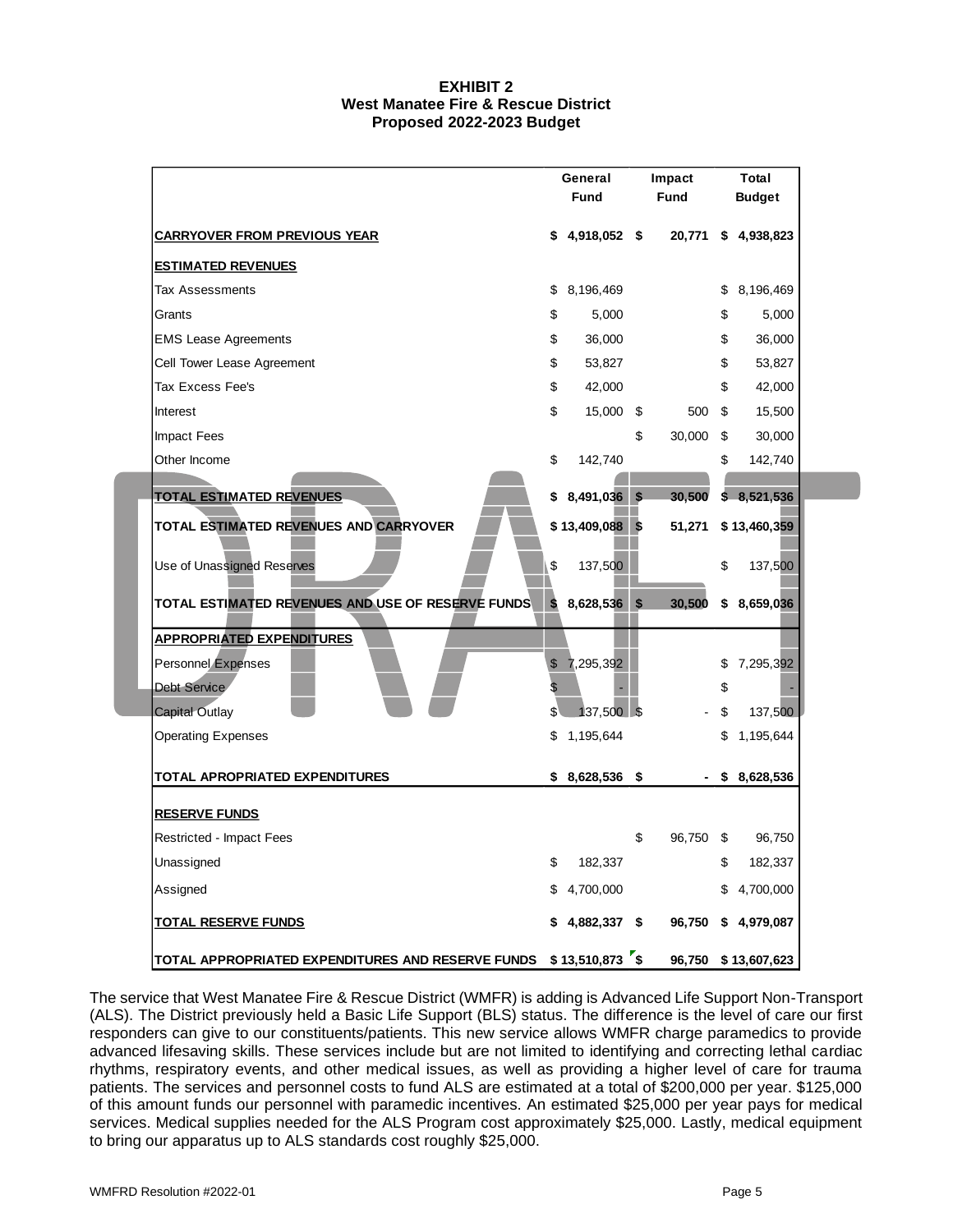### **EXHIBIT 3 West Manatee Fire & Rescue District 2022-2023 Non-Ad Valorem Fire Assessment Rate Schedule**

| <b>Category</b> | Use Code(s)                                                                                                                                                                                                                                                                                                                                                                               | Rate |
|-----------------|-------------------------------------------------------------------------------------------------------------------------------------------------------------------------------------------------------------------------------------------------------------------------------------------------------------------------------------------------------------------------------------------|------|
|                 | LOTS / ACERAGE: Estimated 677 Parcels and \$71,793 in assessments                                                                                                                                                                                                                                                                                                                         |      |
|                 | Vacant Platted Lot (per lot) - 0000, 0001, 0002, 0003, 0008, 0040, 0041, 0050, 0055\$26.81                                                                                                                                                                                                                                                                                                |      |
|                 |                                                                                                                                                                                                                                                                                                                                                                                           |      |
|                 |                                                                                                                                                                                                                                                                                                                                                                                           |      |
|                 | Vacant Commercial and Industrial Parcels- 1000,1001, 1004, 1033, 1040, 1041, 4000, 4001 (per lot) \$26.81                                                                                                                                                                                                                                                                                 |      |
|                 | Unsubdivided Acreage- 5000, 5010, 5020, 5030, 5040, 5100, 5200, 5220, 5250, 5300, 5350,<br>5375, 5400, 5500, 5600, 5700, 5800, 5900, 6000, 6100, 6200, 6300,<br>6400, 6500, 6600, 6606, 6610, 6700, 6800, 6900, 9200, 9700, 9900,                                                                                                                                                         |      |
| square foot.    | Unsubdivided Acreage with Improvements- 5001, 5101, 5201, 5301, 5351, 5376, 5401, 5501,<br>5601, 5701, 5801, 5901, 6001, 6101, 6201, 6301, 6401, 6501, 6601,<br>The base assessment for all buildings and structures on un-subdivided acreage shall be \$505.38 for the first<br>1000 square feet on a parcel. The schedule for all square footage above 1000 square feet is \$0.2188 per |      |
|                 | RESIDENTIAL: Estimated 18,762 Parcels and \$7,197,111 in assessments                                                                                                                                                                                                                                                                                                                      |      |
| (\$0.1199)      | Single Family Residential - 0100, 0101, 0108, 0132, 0164, 0400, 0408, 0409, 0410, 0464  \$203.35                                                                                                                                                                                                                                                                                          |      |
|                 | The base assessment for all residential buildings and structures shall be \$203.35 for the first 1000 square feet<br>on a parcel. The schedule for all square footage above 1000 square feet is \$0.1199 per square foot.                                                                                                                                                                 |      |
|                 | Single Family Residential/ Condominia on Acreage - 0105, 0210 \$203.35 (\$0.1199) + 26.81 per acre.                                                                                                                                                                                                                                                                                       |      |
|                 | The assessment for single family residential/condominia parcels 10 acres or more is \$26.81 per acre. The base<br>assessment for all buildings and structures on parcels 10 acres or more shall be \$203.35 for the first 1000 square<br>feet on a parcel. The assessment for all square footage above 1000 square feet is \$0.1199 per square foot.                                      |      |

# Residential/Condominia Fire Sprinkler Discount

The base and square footage assessment for all residential and condominia buildings and structures that are protected by an approved non-required fire sprinkler system in accordance with Resolution #2008-02 shall be discounted 25%. The base assessment shall be \$152.51 for the first 1000 square feet on a parcel. The schedule for all square footage above 1000 square feet is \$0.0899 per square foot.

Multi-Family Residential – 0110, 0300, 0301, 0600, 0700, 0710, 0800, 0801, 0803, 0805 & 0864 ………..……………………………………………………………………………....…\$203.35/unit The schedule for all square footage above 1000 square feet per unit is \$0.1199 per square foot.

| Mobile Homes/Lots - 0201, 0202, 0203, 0264, 0411, 0412, 0413, 0501, 0502 0503, 0720, 0725, &     |  |
|--------------------------------------------------------------------------------------------------|--|
|                                                                                                  |  |
| The schedule for all square footage above 1000 square feet per unit is \$0.1199 per square foot. |  |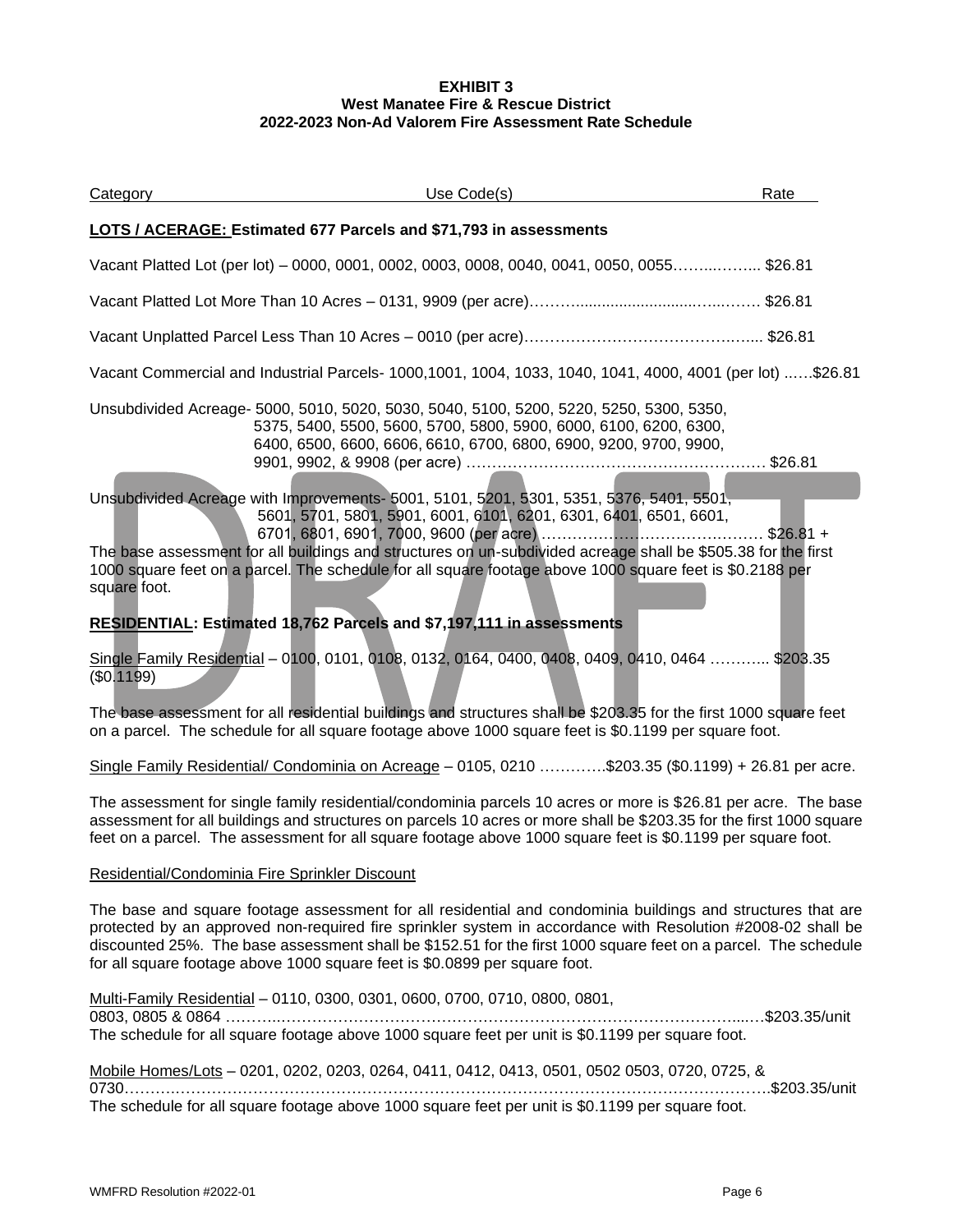Mobile Home Parks – 2802…………………………………………………….………………………..…...\$203.35/unit The base assessment for Mobile Home Parks will be \$203.35 per residential unit. For non-residential buildings or structures, the rate will be \$505.38 for the first 1000 square feet and the schedule for all square footages over 1000 square feet shall be \$0.2188 per square foot.

#### Residential Common Areas – 0900 & 0901

The assessment of common elements shall be determined by the Property Appraiser and prorated in accordance with Florida Statutes 193.0235. To the extent applicable, common elements shall be assessed based upon size and type of the lot, building or structure pursuant to this assessment schedule.

| 0900, 0910, 0938, 0940, 0941 Vacant Residential Common Areas (per acre) \$26.81 acre |  |
|--------------------------------------------------------------------------------------|--|
| 0901- All Other Building or Structures                                               |  |
|                                                                                      |  |
|                                                                                      |  |

# **COMMERCIAL INDUSTRIAL: Estimated 670 Parcels and \$937,287 in assessments**

The assessment for golf course support facilities parcels 10 acres or more is \$26.81 per acre. The base assessment for all buildings and structures on parcels 10 acres or more shall be \$505.38 for the first 1000 square feet on a parcel. The assessment for all square footage above 1000 square feet is \$0.2188 per square foot.

Recreational Vehicle Parks/Camps –2805, 2832, & 3600………………………………….………\$505.38 (\$0.2188) The base assessment for Recreational Vehicle Parks regulated under Chapter 513 Florida Statutes and for camps will be \$505.38 for the first 1000 square feet for all buildings, structures and net rental spaces. The schedule for all square footages over 1000 square feet shall be \$0.2188 per square foot.

### Commercial/Industrial

The base assessment for all commercial and industrial buildings and structures shall be \$505.38 for the first 1000 square feet on a parcel. The schedule for all square footage above 1000 square feet is as follows:

| Category Use Code(s)                                                                       |  | Over 1000 S.F. Assessment |           |
|--------------------------------------------------------------------------------------------|--|---------------------------|-----------|
| Mercantile - 1100, 1101, 1102, 1103, 1104, 1105, 1110, 1114, 1200, 1205, 1230, 1233,       |  |                           |           |
| Business - 1700, 1704, 1710, 1800, 1900, 1904, 1910, 2200, 2300, 2500, 2600 & 3000\$0.2188 |  |                           |           |
| Assembly - 2100, 3100, 3200, 3300, 3400, 3410, 3500, 3510, 3700, 3901, 3902, 3903, 3910    |  |                           | .\$0.2188 |
|                                                                                            |  |                           |           |
| Storage - 2000, 2003, 2005, 2010, 2700, 2710, 2720, 2730, 2740, 2750, 2800, 4801, 4803,    |  |                           |           |
|                                                                                            |  |                           |           |
|                                                                                            |  |                           |           |

#### Commercial/Industrial with a Non-Required Sprinkler Systems -

The base and square footage assessment for commercial and industrial buildings and structures that are protected by a non-required but approved fire sprinkler system in accordance with Resolution #2008-02 shall be discounted 25%. The base assessment shall be \$379.04 for the first 1000 square feet on a parcel. The schedule for all square footage above 1000 square feet is \$0.1641 per square foot. This shall only apply to those buildings or structures that are not required by Ordinance #2004-07 to be sprinkled.